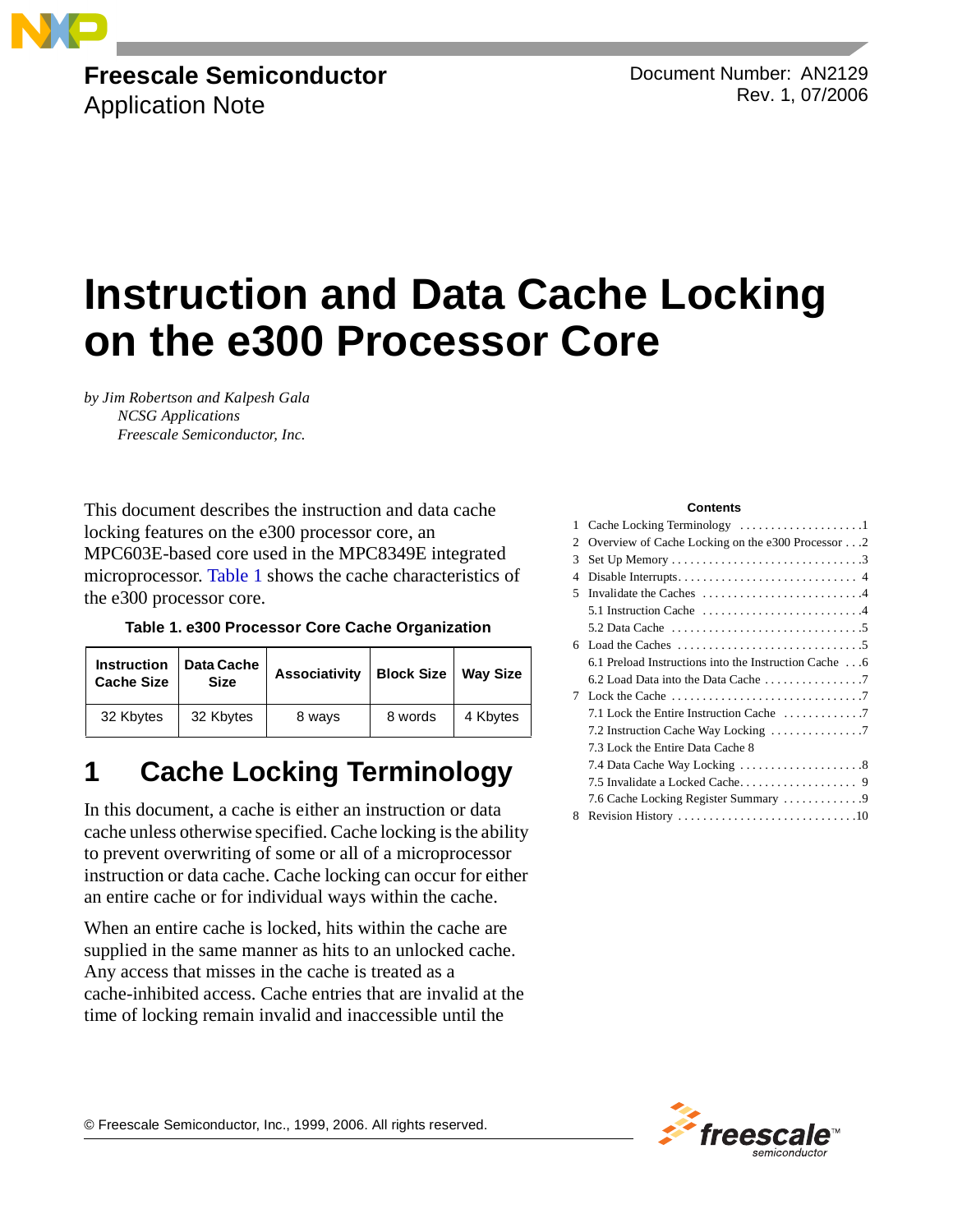

**Overview of Cache Locking on the e300 Processor**

cache is unlocked. When a cache is unlocked, all entries (including invalid entries) are available. Entire cache locking is inefficient if the number of instructions or the size of data to be locked is small compared to the cache size.

Way locking locks only a portion of the cache by locking ways within the cache. Locking always begins with the first way (way0) and is sequential; that is, you can lock ways 0, 1, and 2 but not ways 0 and 2. At least one way must be left unlocked. The maximum number of lockable ways is seven on the e300 processor (way0–way6).

Unlike entire cache locking, invalid entries in a locked way are accessible and available for data placement. As hits to the cache fill invalid entries within a locked way, the entries become valid and locked. This behavior differs from entire cache locking in which nothing is placed into the locked cache, even if there are invalid entries in the cache. Unlocked ways of the cache behave normally.

## **2 Overview of Cache Locking on the e300 Processor**

To lock the instruction cache, set the instruction cache enable bit HID0[ICE], bit 16. To lock the data cache, set the data cache enable bit HID0[DCE], bit 17. The following assembly code enables the instruction and data caches:

# Enable the instruction and data caches. This corresponds # to setting the ICE and DCE bits in HID0 (bits 16 and 17) mfspr r1, HID0 ori r1, r1, 0xc000 sync mtspr HID0, r1

Two distinct memory areas must be set up to enable cache locking:

- The first area is where the locking code resides and is executed.
- The second area contains the data to be locked.

Both areas of memory must be in locations that are translated by the memory management unit (MMU). This translation can be performed either with the page table  $\frac{1}{1}$  or the block address translation (BAT) registers. This document describes the use of BAT register translations.

The instruction cache locking procedure is as follows; the remainder of this document discusses each of these steps in detail:

- 1. Set up memory.
- 2. Disable interrupts.
- 3. Invalidate the entire cache to ensure known state and force placement to way0.
- 4. Load the cache with the data to be locked.
- 5. Lock the cache, either way or entire cache.

1. Issues arising from using page table address translation are beyond the scope of this document.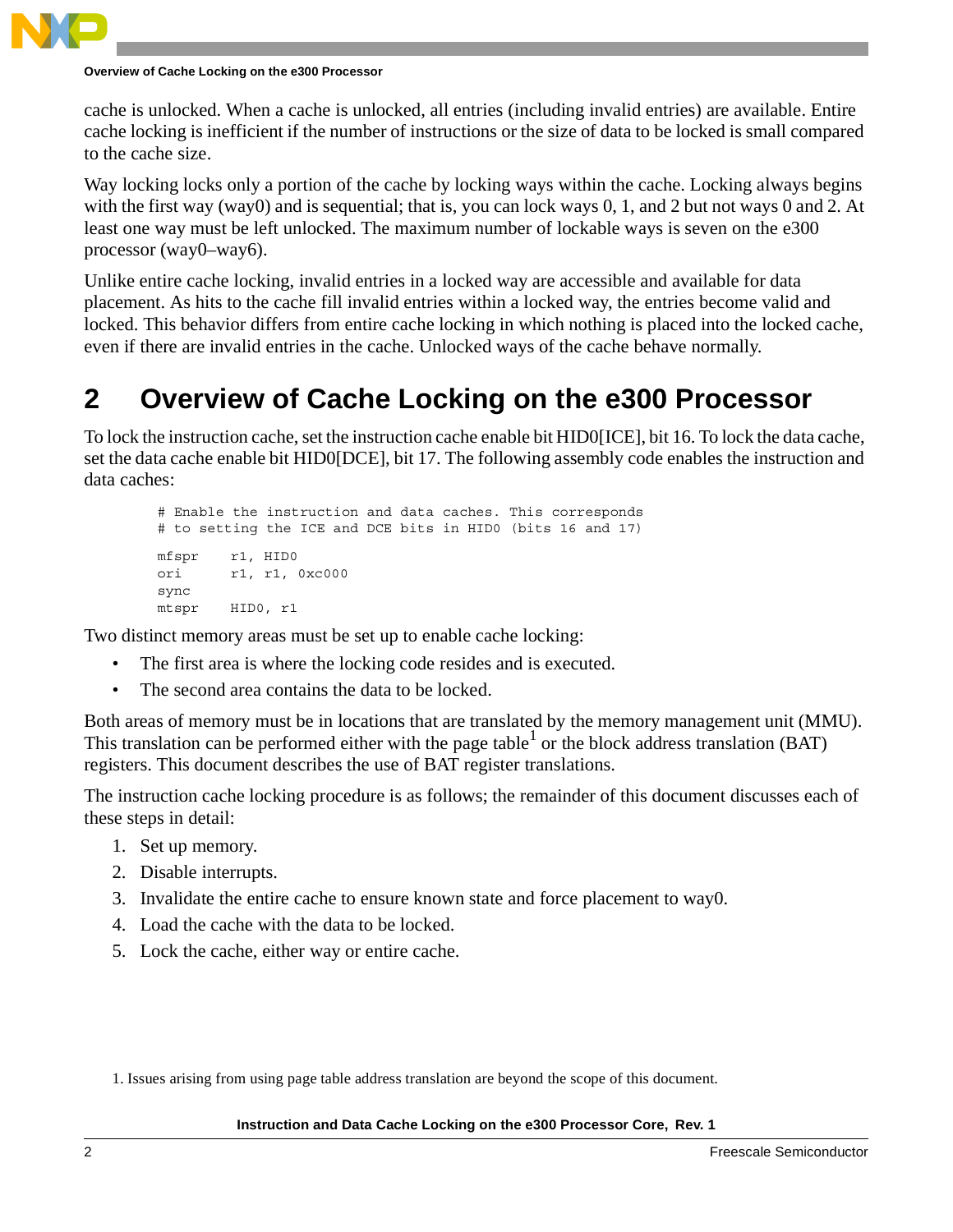

## **3 Set Up Memory**

For the cache locking example in this document, two areas of memory are defined through the BAT registers:

- A 1 Mbyte area in the upper region of memory that contains the code for cache locking. It must be cache-inhibited for instruction cache locking.
- A 256 Mbyte block of memory that contains the data to lock (not all of the 256 Mbyte of memory is locked in the cache; this area is set up as an example).

Both memory areas use identity translation (the logical memory address equals the physical memory address). [Table 2](#page-2-0) summarizes the BAT settings for this example.

<span id="page-2-0"></span>

| Area   | <b>Base Address</b> | <b>Memory Size</b> | <b>WIMG Bits</b>    | <b>BATU Setting</b> | <b>BATL Setting</b> |
|--------|---------------------|--------------------|---------------------|---------------------|---------------------|
| First  | 0xFFF0 0000         | I Mbvte            | 0b0100 <sup>1</sup> | 0xFFF0 001F         | 0xFFF0 0022         |
| Second | 0x0000 0000         | 256 Mbyte          | 0b0000              | 0x0000 1FFF         | 0x0000 0002         |

**Table 2. Example BAT Settings for Cache Locking**

0xFFF0\_0022 defines a cache-inhibited memory area for instruction cache locking and corresponds to a WIMG of 0b0100. Cache-inhibited memory is not a requirement for data cache locking. A value of 0xFFF0\_0002 with a corresponding WIMG of 0b0000 marks the memory area as cacheable.

General block address translation (BAT) programming is beyond the scope of this document. For a full discussion of BAT register programming, see the *Programming Environments Manual for 32-Bit Implementations of the PowerPC™ Architecture* (MPCFPE32B), which is available at the web site listed on the back cover of this document.

The block address translation upper (BATU) and block address translation lower (BATL) settings in [Table 2](#page-2-0) are for both instruction block address translation (IBAT) and data block address translation (DBAT) registers. After the BAT registers are set up, the MMU must be enabled. The following assembly code enables both instruction and data memory address translation:

```
# Enable the instruction and data caches. This corresponds
# to setting the ICE and DCE bits in HID0 (bits 16 and 17)
mfspr r1, HID0
ori r1, r1, 0xc000
sync
mtspr HID0, r1 
# Enable instruction and data memory address translation. This
# corresponds to setting IR and DR in the MSR (bits 26 & 27)
mfmsr r1
ori r1, r1, 0x0030
mtmsr r1
sync
```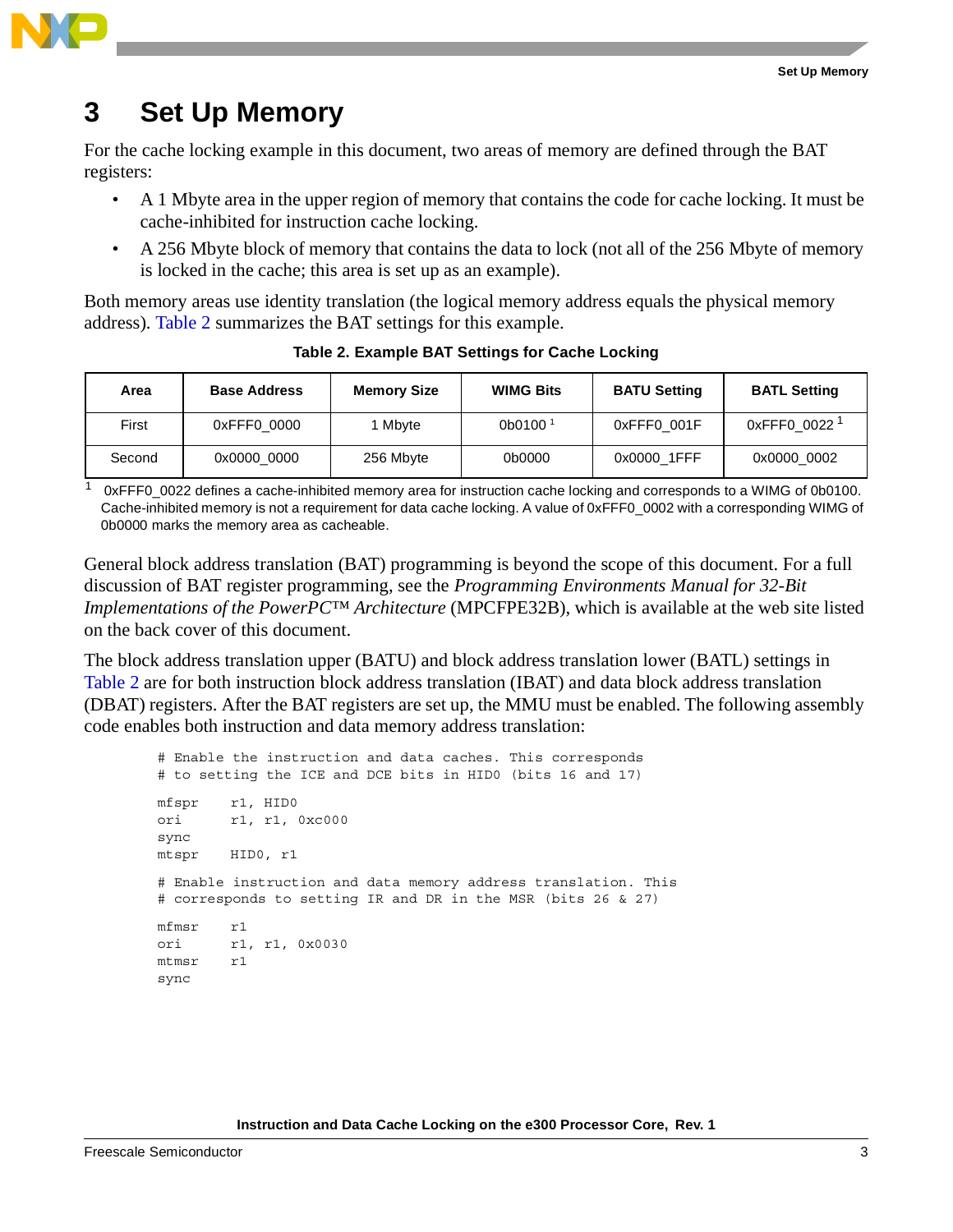

**Disable Interrupts**

## **4 Disable Interrupts**

<span id="page-3-0"></span>To ensure that interrupt service routines do not execute while the cache is loaded, which can pollute the cache with undesired contents, all interrupts should be disabled by clearing the appropriate bits in the machine state register (MSR) register. [Table 3](#page-3-0) lists the MSR bits that must be cleared to ensure that interrupts are disabled.

| <b>Bit</b> | <b>Name</b>      | <b>Description</b>              |
|------------|------------------|---------------------------------|
| 16         | EE.              | External interrupt enable       |
| 19         | ME.              | Machine check enable            |
| 20         | FE0 <sup>1</sup> | Floating-point exception mode 0 |
| 23         | FE1 <sup>1</sup> | Floating-point exception mode 1 |

|  |  | Table 3. MSR Bits for Disabling Interrupts |  |
|--|--|--------------------------------------------|--|
|  |  |                                            |  |

 $1$  The floating-point exception does not need to be disabled because the code that performs cache locking does not execute floating -point operations.

The following assembly code disables all interrupts:

```
# Clear the following bits from the MSR:
# EE (16) ME (19)
# FE0 (20) FE1 (23)
mfmsr r1
lis r2, 0xffff
ori r2, r2, 0x66ff
and r1, r1, r2
mtmsr r1
sync
```
## **5 Invalidate the Caches**

This section describes the invalidation of the instruction and data caches.

### **5.1 Instruction Cache**

The entire instruction cache for the e300 microprocessor is invalidated through the instruction cache flash invalidate bit HID0[ICFI], bit 20. Setting HID0[ICFI] and then immediately clearing it causes the entire instruction cache to be invalidated. The following assembly code invalidates the entire instruction cache:

```
# Set and then clear the HIDO[ICFI] bit, bit 20 
mfspr r1, HID0
mr r2, r1
ori r1, r1, 0x0800
mtspr HID0, r1
mtspr HID0, r2
sync
```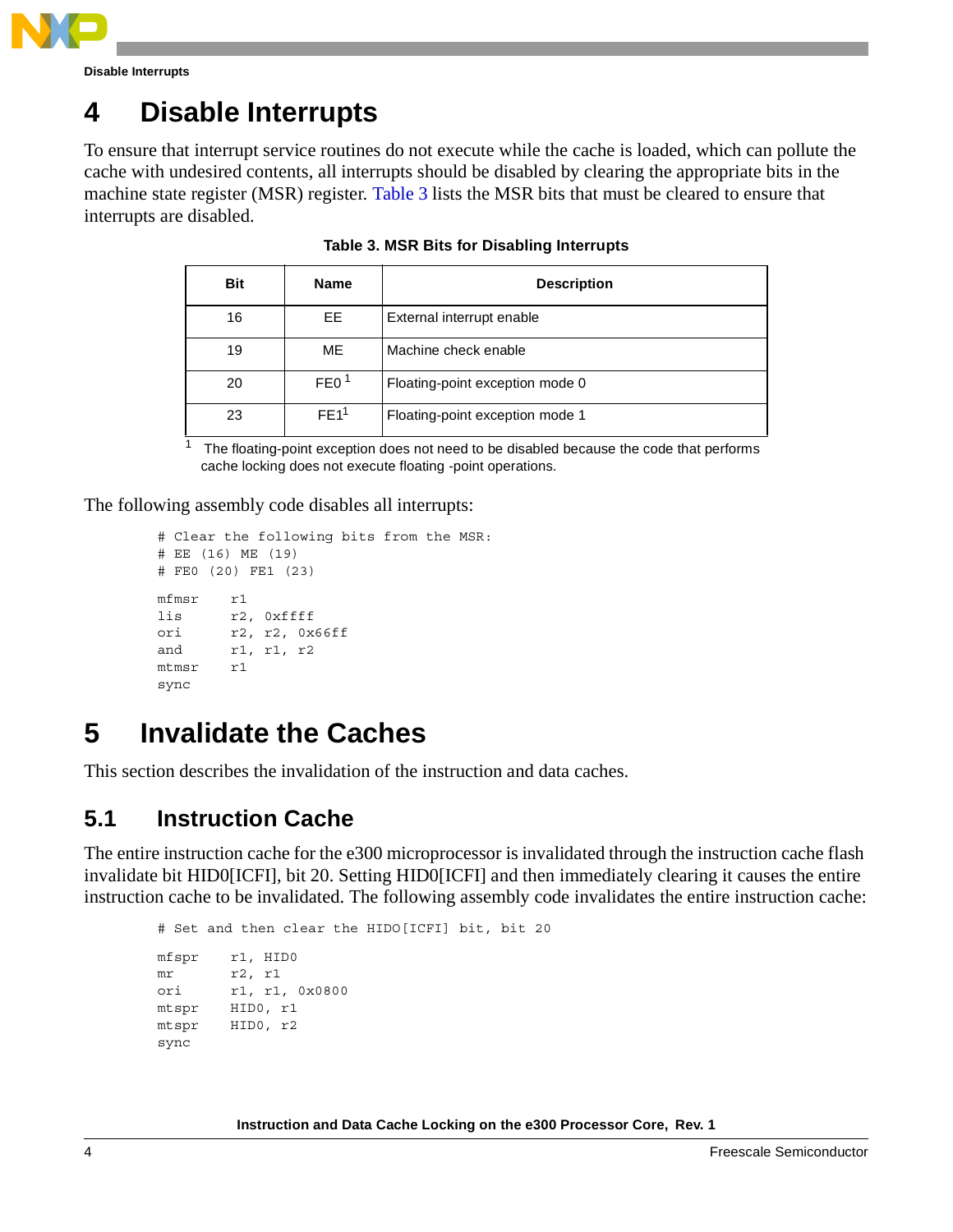

### **5.2 Data Cache**

If a non-empty data cache contains modified data that cannot be discarded, the data cache must be flushed before it can be invalidated. To flush the data cache, fill the data cache with known data and then flush this data with a series of **dcbf**1 instructions. The following code sequence shows how to flush the data cache:

```
# r6 contains a block-aligned address in memory with which to fill
        # the data cache. For this example, address 0x0 is used
       li r6, 0x0
        # CTR = number of data blocks to load
        # Number of blocks = (32K) / (32 Bytes/block)
        \# = 2<sup>^</sup>15 / 2<sup>^</sup>5 = 2<sup>^</sup>10 = 0x400
        li r1, 0x400
       mtctr r1
        # Save the total number of blocks in cache to r8
       mr r8, r1 
        # Load the entire cache with known data 
loop: lwz r2, 0(r6)
        addi r6, r6, 32 # Find the next block
       bdnz loop \# Decrement the counter, and
                                # branch if CTR != 0
        # Now, flush the cache with dcbf instructions 
        li r6, 0x0 # Address of first block
       mtctr r8 # Number of blocks
loop2: dcbf r0, r6
        addi r6, r6, 32 # Find the next block
       bdnz loop2 # Decrement the counter, and
                                # branch if CTR != 0
```
If the contents of the data cache do not need to be flushed to memory, the cache can be directly invalidated. The entire data cache is invalidated through the data cache invalidate bit HIDO[DCFI], bit 21. Setting HID0[DCFI] and then immediately clearing it causes the entire instruction cache to be invalidated. The following assembly code invalidates the entire data cache (does not flush modified entries):

```
# Set and then clear the HID0[DCFI] bit, bit 21
mfspr r1, HID0
mr r2, r1
ori r1, r1, 0x0400
mtspr HID0, r1
mtspr HID0, r2
sync
```
### **6 Load the Caches**

This section discusses preloading and loading instructions and data into the instruction and data cache, respectively.

1. The **dcbf** instruction forces a flush and invalidation of a data cache block.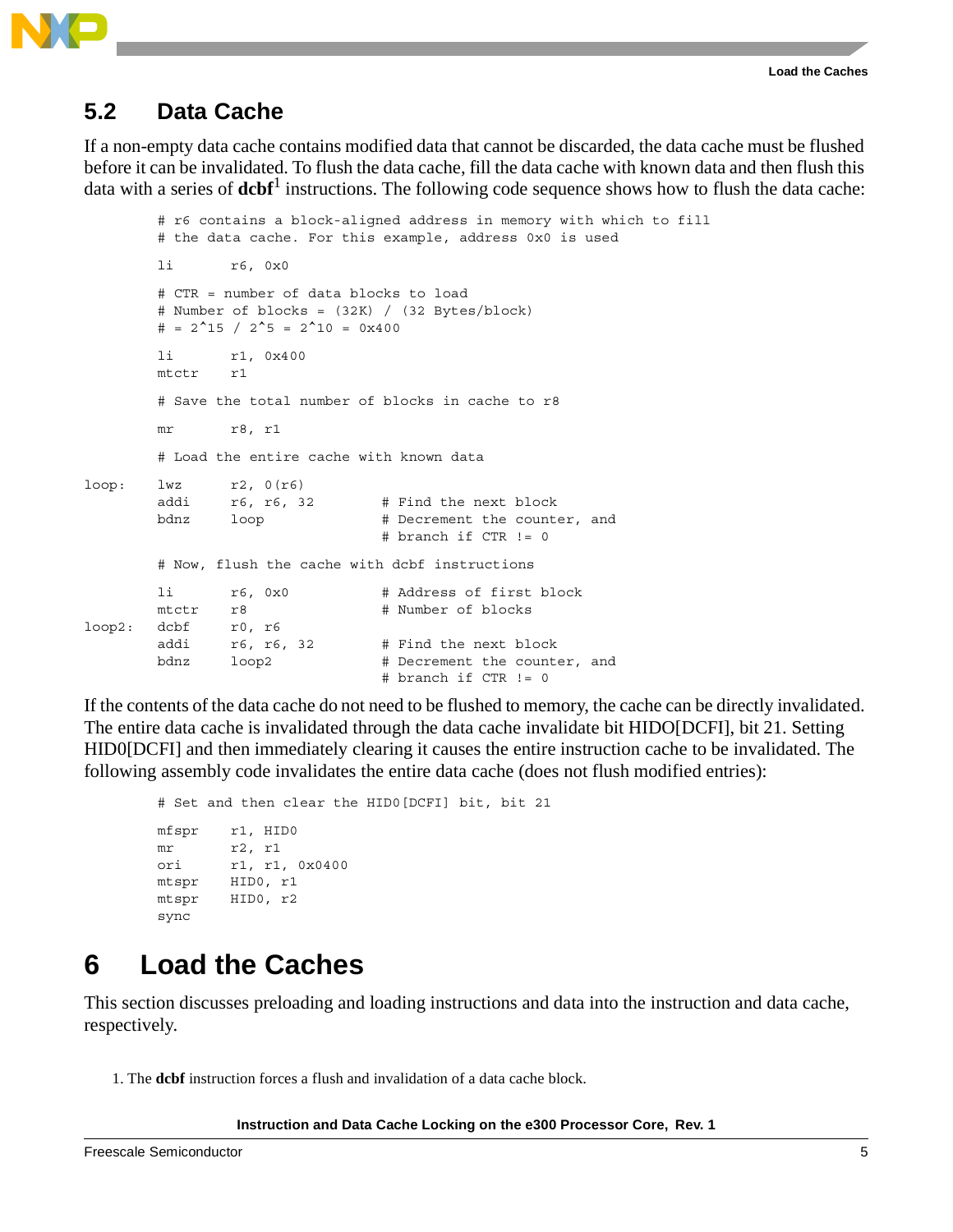

**Load the Caches**

### **6.1 Preload Instructions into the Instruction Cache**

Instructions are preloaded into the instruction cache by speculatively fetching the instructions to be loaded. These instructions are speculatively fetched for execution when it is known that they are to be canceled. Although the execution of instructions is canceled, the instructions remain valid in the instruction cache.

Because instructions are intentionally executed speculatively, care must be taken to ensure that all I/O memory is marked guarded. Otherwise, speculative loads and stores to I/O space can cause data loss. (For a full discussion of guarded memory, see *PowerPC Microprocessor Family: The Programming Environments for 32-Bit Microprocessors*). The code that prefetches must be in cache-inhibited memory as shown in the following example:

```
# Assuming interrupts are turned off, cache is flushed,
        # the MMU is on, and we are executing in a cache-inhibited
        # location in memory
        # LR and r6 = Starting address of code to lock
        # CTR = Number of cache blocks to lock
        # r2 = nonzero numerator and denominator
        # 'loop' must begin on an 8-byte boundary to ensure that
        # the divw and beqlr+ are fetched on the same cycle.
        .orig 0xFFF04000
loop: divw. r2, r2, r2 # LONG divide w/ nonzero result
       beqlr+ \qquad # Cause the prefetch to happen
        addi r6, r6, 32 # Find next block to prefetch
        mtlr r6 # set the next block
       bdnz- loop \# Decrement the counter and
                                # branch if CTR != 0
```
In this example, both the **divw.** and **beqlr+** instructions are fetched at the same time because of their placement on a (double-word) boundary. A 64-bit coherent system bus (CSB) data bus is assumed. The preloading code does not work for a 32-bit data bus. The divide instruction is chosen because it takes many cycles to execute. During the divide execution, the processor starts fetching instructions speculatively at the target destination of the branch instruction. The speculation occurs because the branch is statically predicted as taken. This speculative fetching causes the cache block to which the link register (LR) points to be loaded into the cache. Because the **divw.** instruction always produces a non-zero result, the **beqlr+** is not taken, and all speculatively fetched instructions that begin execution are canceled. However, the instructions remain valid in the cache.

If the destination instruction stream contains an unconditional branch to another memory location, the destination of the unconditional branch instruction can also be prefetched. This does not cause a problem if the destination of the unconditional branch is also inside the area of memory to be preloaded. However, if the destination of the unconditional branch is not in the area of memory to be loaded, care must be taken to ensure that the branch destination is to an area of memory that is cache inhibited. Otherwise, unintentional instructions may be locked in the cache and the desired instructions may not be in their expected way within the cache.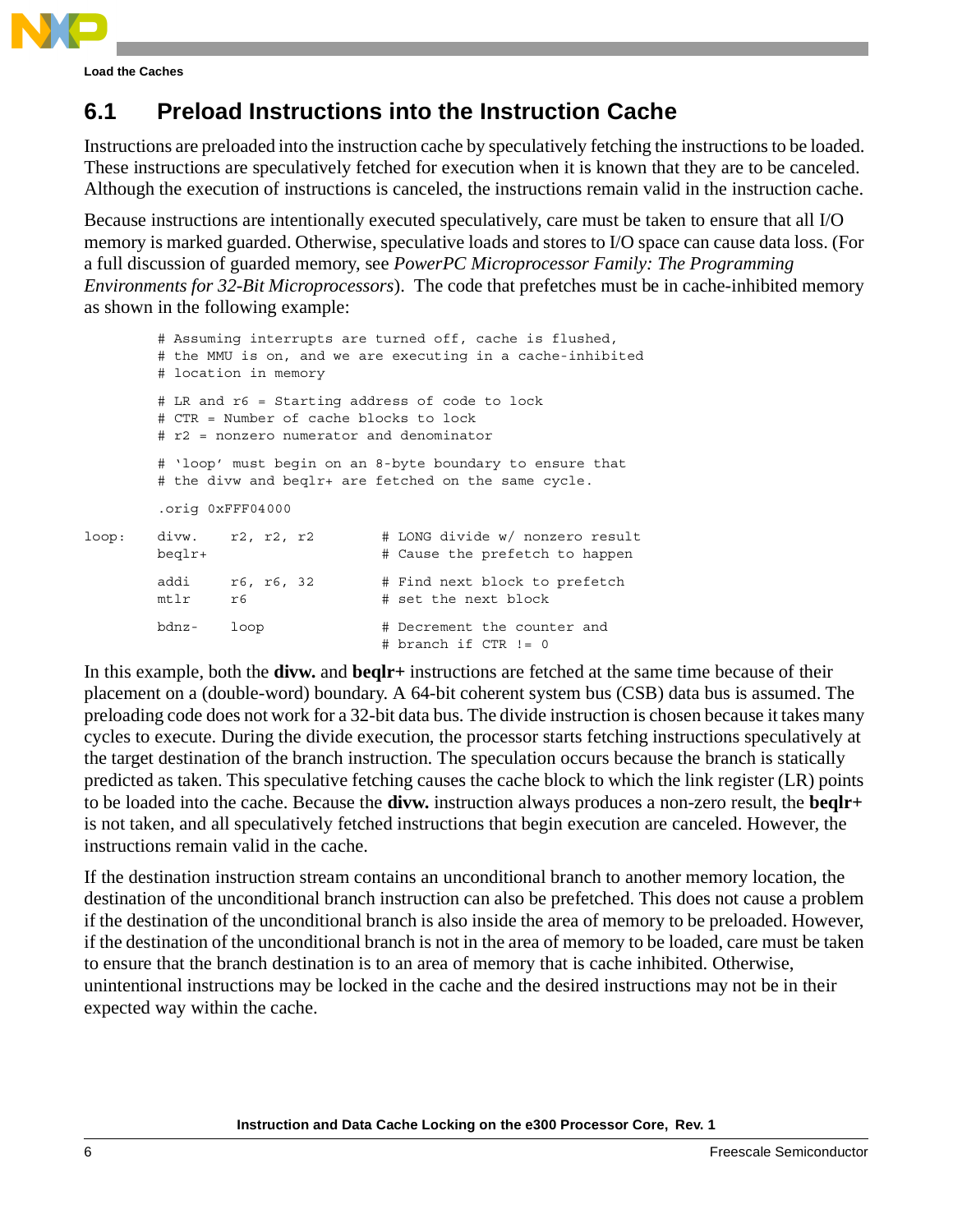



### **6.2 Load Data into the Data Cache**

The data cache can be loaded in several ways. The example in this document loads the data from memory. The following assembly code loads the data cache:

```
# Assuming interrupts are turned off, cache has been flushed,
       # MMU on, and loading from contiguous cacheable memory.
       # r6 = Starting address of code to lock
       # r20 = Temporary register for loading into
       # CTR = Number of cache blocks to lock
loop: lwz r20, 0(r6) # Load data into d-cache
       addi r6, r6, 32 # Find next block to load
       bdnz loop \# CTR = CTR-1, branch if CTR = 0
```
## **7 Lock the Cache**

This section describes the methods for locking the entire instruction and data caches, instruction and data cache way locking, and invalidation of a locked cache. It concludes with a cache locking register summary.

### **7.1 Lock the Entire Instruction Cache**

Locking the entire instruction cache is controlled by the instruction cache lock bit, HID0[ILOCK],bit 18. Setting HID0[ILOCK] locks the entire instruction cache, and clearing HID0[ILOCK]allows the instruction cache to operate normally. Setting of HID0[ILOCK] should be preceded by an **isync** instruction to prevent the instruction cache from being locked during an instruction access. The following assembly code locks the entire instruction cache.

```
# Set the ILOCK bit in HID0 (bit 18)
mfspr r1, HID0
ori r1, r1, 0x2000
isync
mtspr HID0, r1
```
### **7.2 Instruction Cache Way Locking**

<span id="page-6-0"></span>Way locking is controlled by HID2[IWLCK], (bits 16–18). [Table 4](#page-6-0) shows the HID2[IWLCK](0–2) settings for the e300 processor code. Setting HID0[ILOCK] locks all ways.

| IWLCK0-IWLCK2      | <b>Ways Locked</b>          |
|--------------------|-----------------------------|
| 0b000              | No ways locked              |
| 0b001              | Way 0 locked                |
| 0b010              | Ways 0 through way 1 locked |
| 0 <sub>b</sub> 011 | Ways 0 through way 2 locked |
| 0b100              | Ways 0 through way 3 locked |

### **Table 4. e300 Processor Core IWLCK0–IWLCK2 Encoding**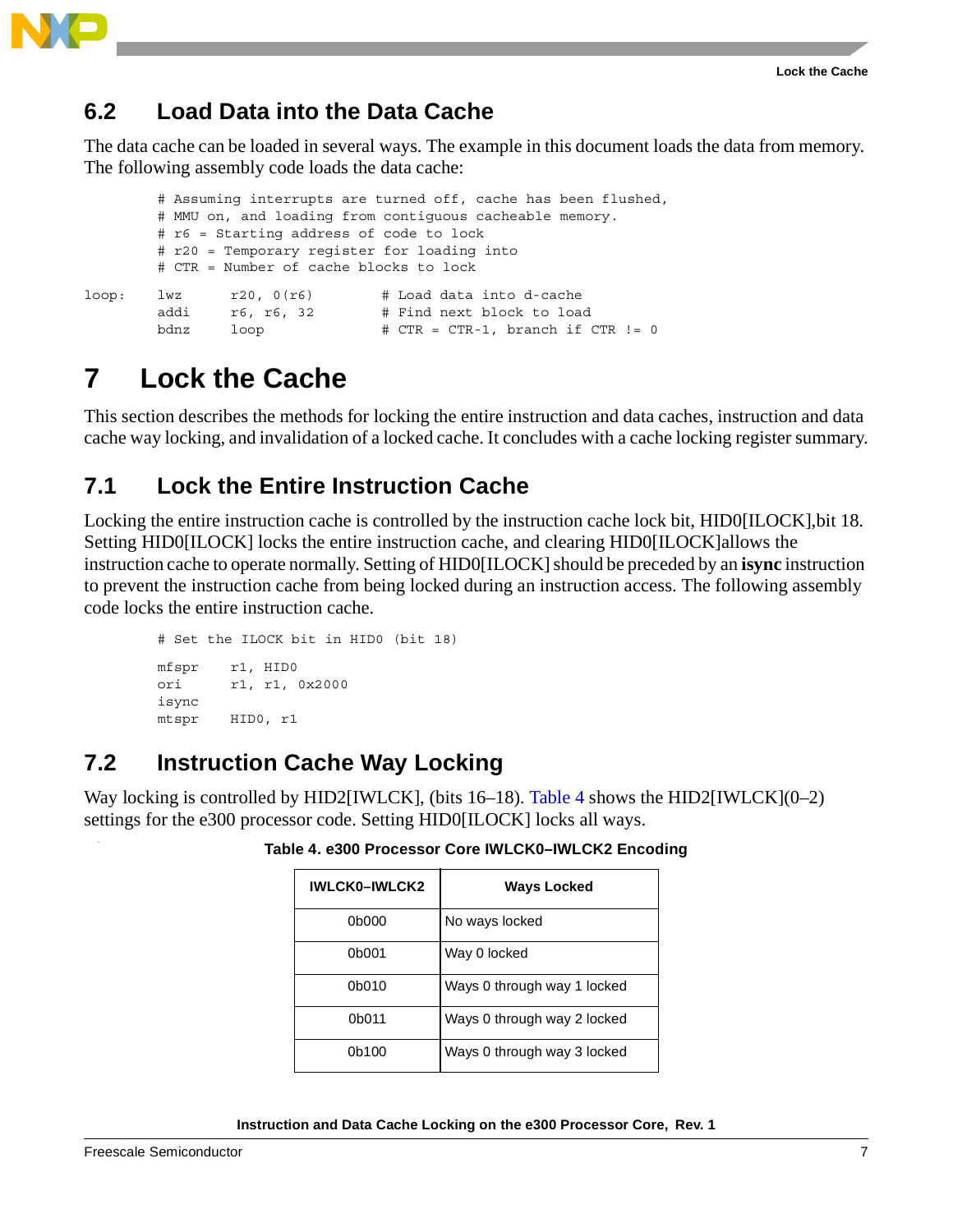

|  | Table 4. e300 Processor Core IWLCK0-IWLCK2 Encoding (continued) |  |
|--|-----------------------------------------------------------------|--|
|--|-----------------------------------------------------------------|--|

| 0b101  | Ways 0 through way 4 locked |
|--------|-----------------------------|
| 0b110  | Ways 0 through way 5 locked |
| 0b0111 | Ways 0 through way 6 locked |

The following assembly code locks way0 through way3 of the e300 processor instruction cache:

```
# Lock way0 of the e300 processor instruction cache
# This corresponds to setting IWLCK0–IWLCK2 to 0b0100 (bits 16-18)
mfspr r1, HID2
lis r2, 0xffff
ori r2, r2, 0x1fff
and r1, r1, r2
ori r1, r1, 0x8000
isync
mtspr HID2, r1
```
### **7.3 Lock the Entire Data Cache**

Locking the entire data cache is controlled by the data cache lock bit HID0[DLOCK], bit 19. Setting the HID0[DLOCK] bit locks the entire data cache. To unlock the data, clear the HID0[DLOCK] bit. Setting the DLOCK bit should be preceded by a sync instruction to prevent the data cache from being locked during a data access. The following assembly code locks the entire data cache:

```
 # Set the DLOCK bit in HID0 (bit 19)
mfspr r1, HID0
ori r1, r1, 0x1000
sync
mtspr HID0, r1
```
### **7.4 Data Cache Way Locking**

<span id="page-7-0"></span>Way locking is controlled by the HID2[DWLCK], (bits 24–26). [Table 5](#page-7-0) shows the DWLCK0–DWLCK2 settings for the e300 processor.

| DWLCK0-DWLCK2      | Ways locked                 |
|--------------------|-----------------------------|
| 0b000              | No ways locked              |
| 0 <sub>b</sub> 001 | Way 0 locked                |
| 0 <sub>b</sub> 010 | Ways 0 through way 1 locked |
| 0 <sub>b</sub> 011 | Ways 0 through way 2 locked |
| 0b100              | Ways 0 through way 3 locked |
| 0b101              | Ways 0 through way 4 locked |

**Table 5. e300 Processor Core DWLCK0–DWLCK2 Encoding**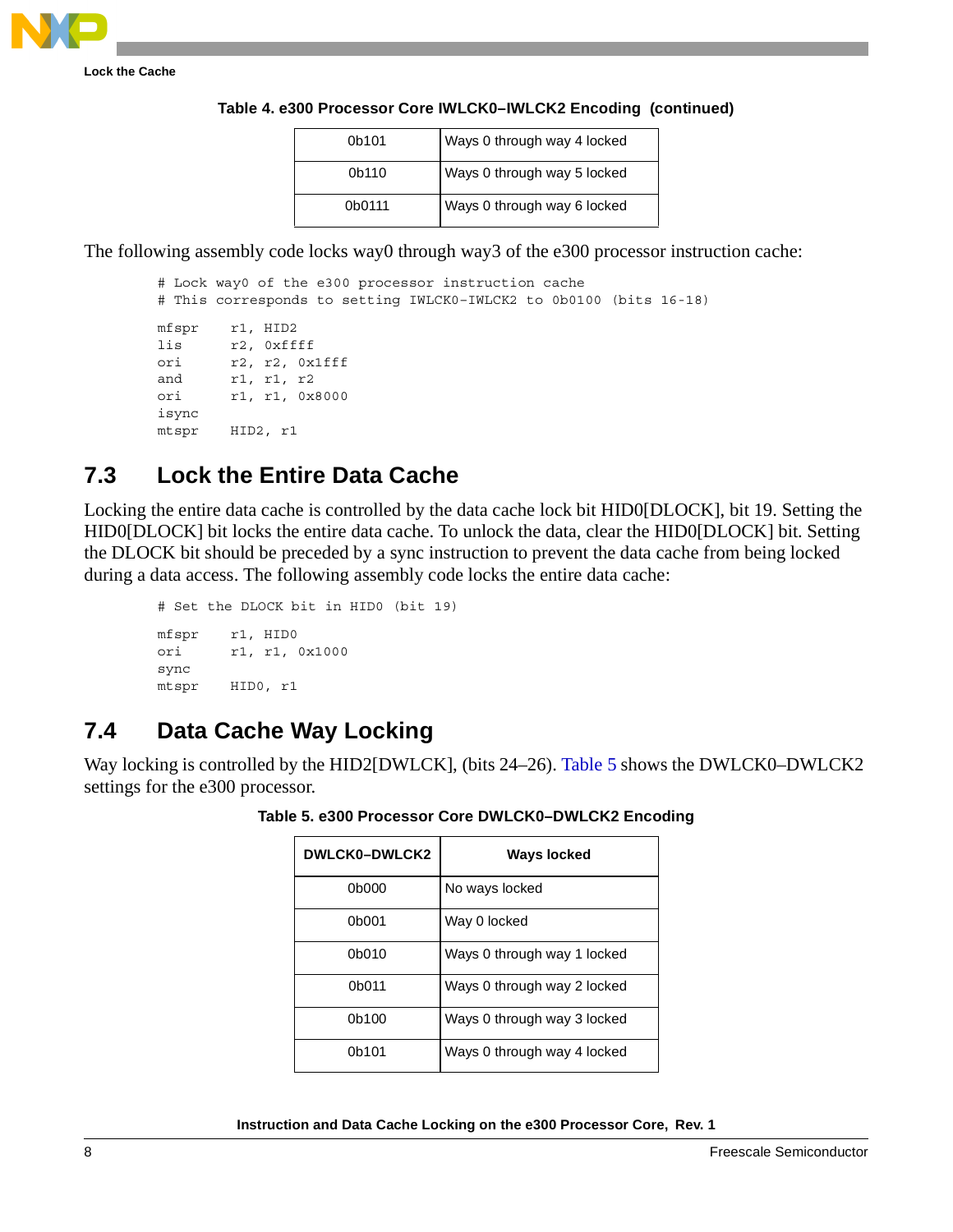

#### **Table 5. e300 Processor Core DWLCK0–DWLCK2 Encoding (continued)**

| 0b110  | Ways 0 through way 5 locked |
|--------|-----------------------------|
| 0b0111 | Ways 0 through way 6 locked |

The following assembly code locks way0 through way3 of the e300 processor data cache:

```
# Lock way0 of the e300 processor data cache
# This corresponds to setting DWLCK0–DWLCK2 to 0b0100 (bits 24-26)
mfspr r1, HID2
lis r2, 0xffff
ori r2, r2, 0xff1f
and r1, r1, r2
ori r1, r1, 0x0080
sync
mtspr HID2, r1
```
### **7.5 Invalidate a Locked Cache**

There are two methods to invalidate a locked cache:

- Invalidate the entire cache by setting and then immediately clearing either the instruction cache flash invalidate bit HID0[ICFI], bit 20, or data cache flash invalidate bit HIDO[DCFI], bit 21. Even when a cache is locked, toggling either the ICFI or DCFI bit invalidates all of the instruction or data cache, respectively.
- Use either the instruction cache block invalidate **icbi** or data cache block invalidate **dcbi** instruction to invalidate individual cache blocks. The **dcbi** instruction invalidates blocks locked (either entire or way locked) within the data cache. Similarly, the **icbi** instruction invalidates blocks in an entirely locked instruction cache for both microprocessors. On the e300 processor, the **icbi** instruction invalidates way locked blocks within the instruction cache.

### **7.6 Cache Locking Register Summary**

<span id="page-8-0"></span>[Table 6](#page-8-0) through [Table 8](#page-9-0) outline the registers and bits to perform cache locking on the e300 processor.

| <b>Name</b>  | <b>Bit</b> | <b>Description</b>                                                         |
|--------------|------------|----------------------------------------------------------------------------|
| <b>ICE</b>   | 16         | Instruction cache enable. Must be set for instruction cache locking.       |
| <b>DCE</b>   | 17         | Data cache enable. Must be set for data cache locking.                     |
| <b>ILOCK</b> | 18         | Instruction cache LOCK. Set this bit to lock the entire instruction cache. |
| <b>DLOCK</b> | 19         | Data cache LOCK. Set this bit to lock the entire data cache.               |

#### **Table 6. HID0 Bits to Perform Cache Locking**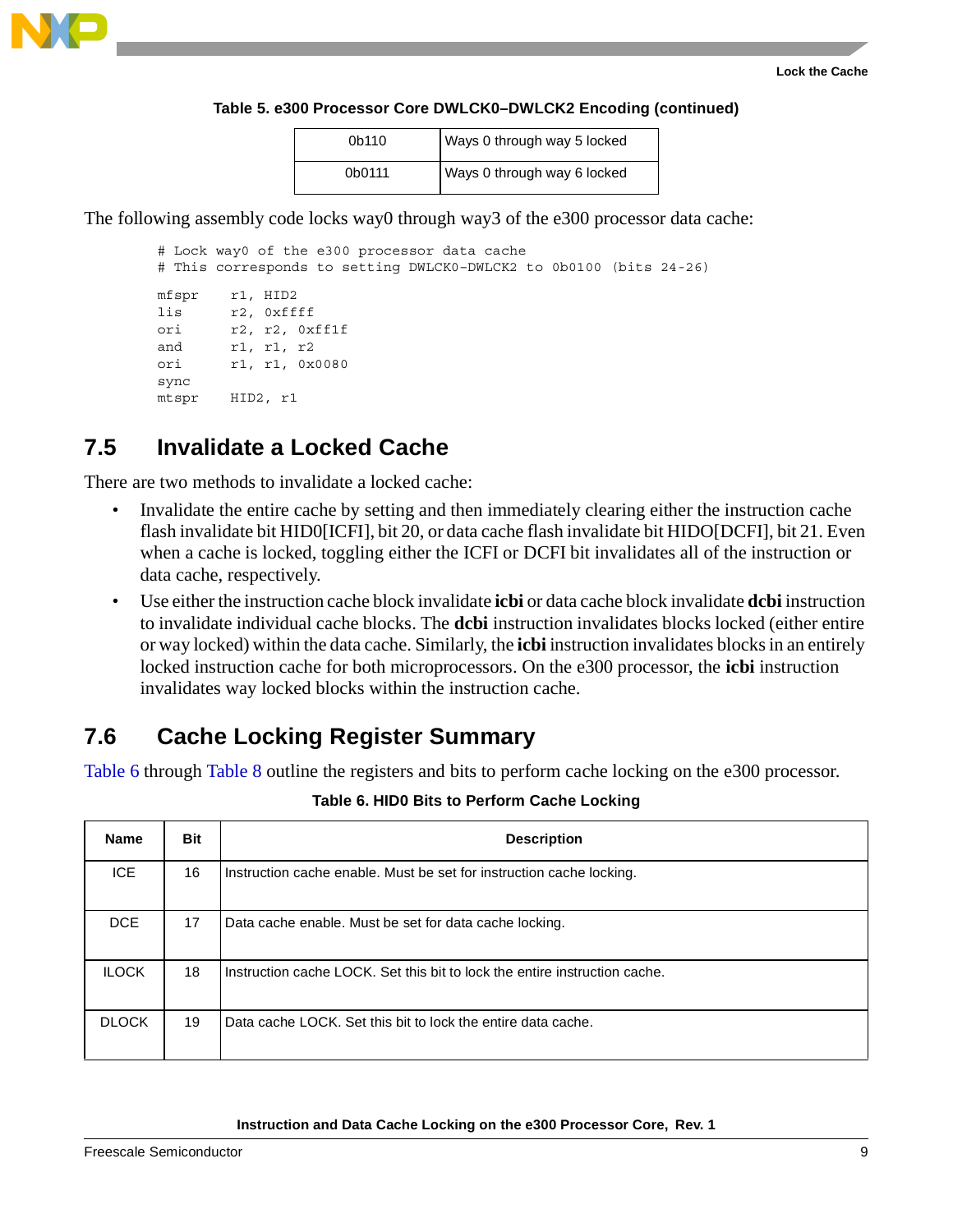

**Revision History**

| <b>Name</b> | Bit | <b>Description</b>                                                                                                  |
|-------------|-----|---------------------------------------------------------------------------------------------------------------------|
| <b>ICFI</b> | 20  | Instruction cache flash invalidate. Setting and then clearing this bit invalidates the entire instruction<br>cache. |
| <b>DCFI</b> | 21  | Data cache flash invalidate. Setting and then clearing this bit invalidates the entire data cache.                  |

### **Table 6. HID0 Bits to Perform Cache Locking (continued)**

### **Table 7. HID2 Bits to Perform Cache Locking**

| Name         | Bit       | <b>Description</b>                                                                           |
|--------------|-----------|----------------------------------------------------------------------------------------------|
| <b>IWLCK</b> | $16 - 18$ | Instruction cache way lock. Use these bits to lock individual ways in the instruction cache. |
| <b>DWLCK</b> | $24 - 26$ | Data cache way lock. Use these bits to lock individual ways in the data cache.               |

<span id="page-9-0"></span>

| <b>I AVIC 0. INOIN DILS IV I CHUITH CACHE LOCKING</b> |             |                                                                                                                |  |  |  |
|-------------------------------------------------------|-------------|----------------------------------------------------------------------------------------------------------------|--|--|--|
| <b>Name</b>                                           | <b>Bits</b> | <b>Description</b>                                                                                             |  |  |  |
| EE.                                                   | 16          | External interrupt enable. This bit must be cleared during instruction and data cache loading.                 |  |  |  |
| ME.                                                   | 19          | Machine check enable. This bit must be cleared during instruction and data cache loading.                      |  |  |  |
| IR                                                    | 26          | Instruction address translation. This bit must be set to enable instruction address translation by the<br>MMU. |  |  |  |
| DR                                                    | 27          | Data address translation. This bit must be set to enable data address translation by the MMU.                  |  |  |  |

### **Table 8. MSR Bits to Perform Cache Locking**

## **8 Revision History**

<span id="page-9-1"></span>[Table 9](#page-9-1) provides a revision history for this application note.

### **Table 9. Document Revision History**

| Rev.<br><b>Number</b> | <b>Date</b> | <b>Substantive Change(s)</b>                                                                                                                                                                             |
|-----------------------|-------------|----------------------------------------------------------------------------------------------------------------------------------------------------------------------------------------------------------|
| 0                     | 4/1999      | Initial release.                                                                                                                                                                                         |
|                       | 7/2006      | Updated the document to discuss the use of the icbt instruction, which makes locking the<br>cache much more straightforward. Also, this document now references the e300 core<br>instead of the G2 core. |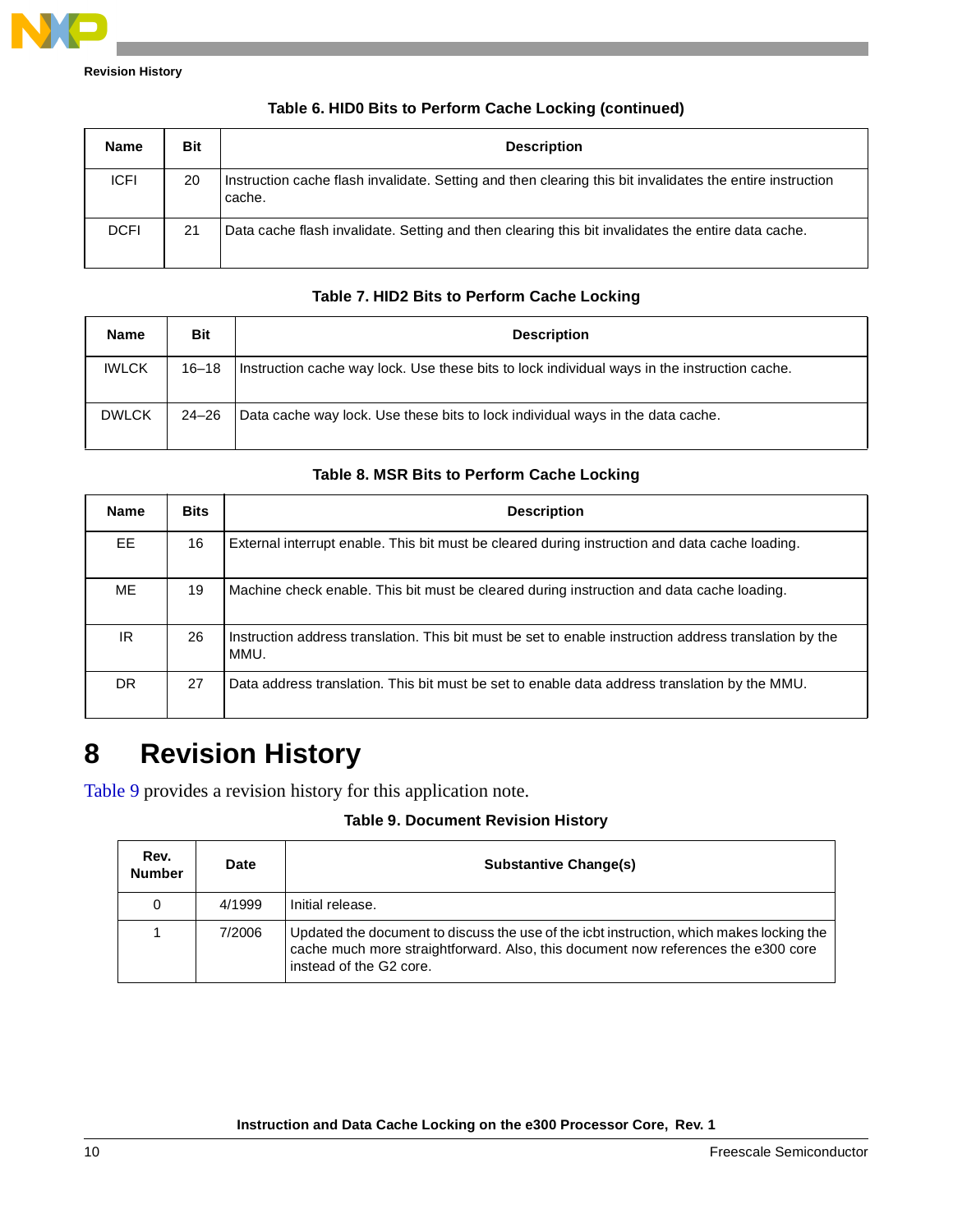

 $\overline{\phantom{a}}$ 

**Revision History**

### **THIS PAGE INTENTIONALLY LEFT BLANK**